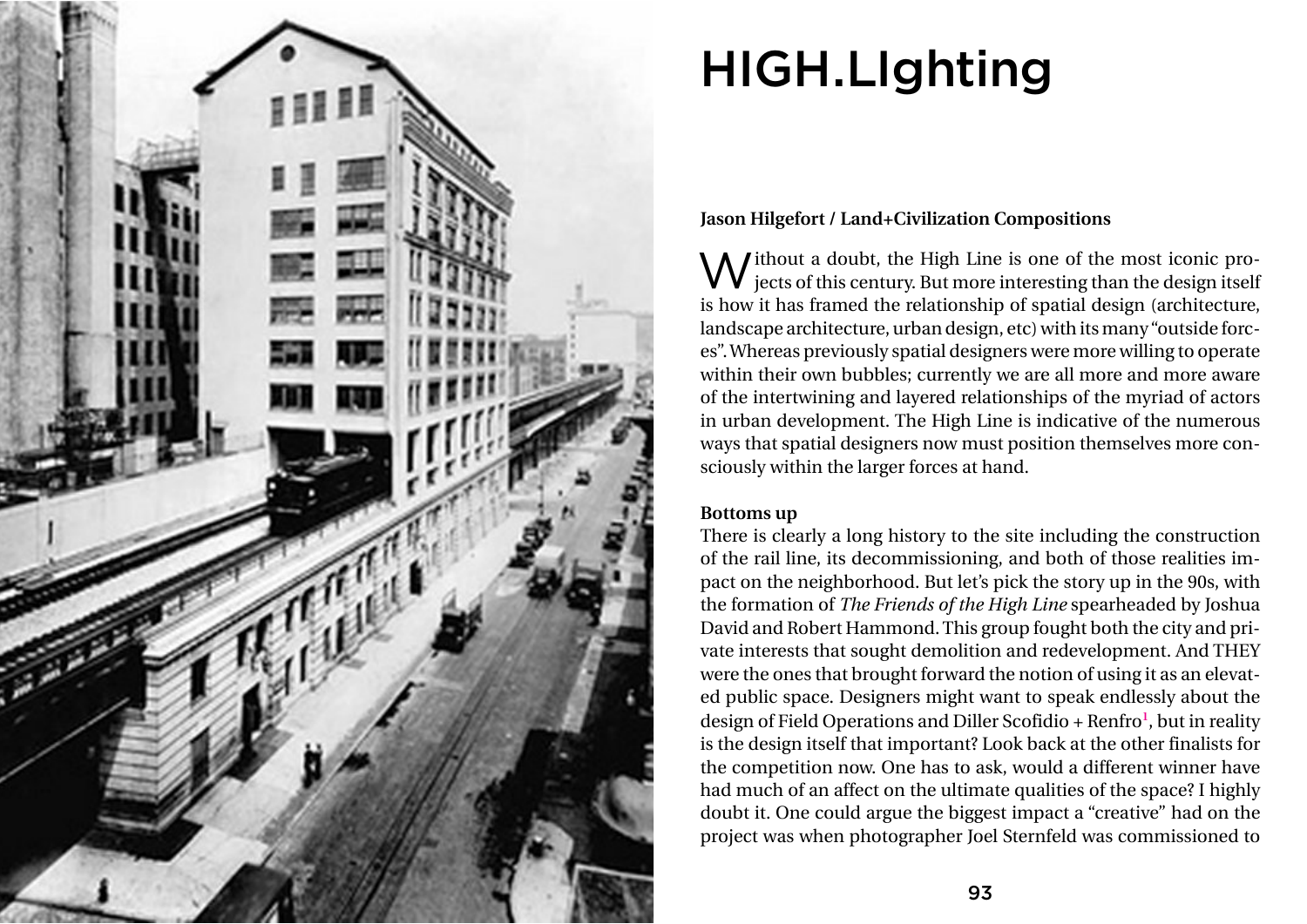photograph the line and shared this hidden gem with society at large.

So, one of the most iconic projects of the 21st century was conceived by a couple of guys from the neighborhood. The ripple affect of this pervades the profession. Empowerment, engagement, etc are common buzz words in the practice now. Citizens themselves are more aware of their power and potential role in the forming of their own cities. All spatial designers have reacted to this reality and many even directly approach the community for works, not the public or private sector. Now, of course, there are many other examples of bottom up initiatives; but is there any more indicative of the power of the people and its impact on our profession?

# **Hi.Impact**

One cannot talk about the High Line's influence without relating it to the much discussed "Bilbao Effect". Now, the Guggenheim put a small fairly obscure Spanish city on every globe trotting tourist's must see list; while the High Line "merely" affected the transformation of an old industrial area, in one of the most well known and touristed cities in the world (more on this later). Yet, its copycat reality is undeniable. From Chicago, to London**<sup>2</sup>** , to Wuhan, to just slightly east of the High Line itself (the Low Line) there are endless cities throwing their budgets at designers in an attempt to even slightly replicate its results. Again, this is not, per se, new. Iconic structures like the Eiffel Tower, Sydney Opera House, etc. have long made mayors and tourist departments drool. What is different here, is that it is a park. Sure it is a very particular park; but yet, it is just a raised green walkway. And one can reflect on this in relation to green and cities (that's coming up next). But perhaps more noteworthy, is the fact that icons need not be buildings. Spatial designers, politicians, and developers are distinctly aware of this reality — now. Public spaces, art projects (ie "The Bean" in Chicago), and even events (biking weekends in Bogota, beaches along the Seine in Paris) are understood to be "iconic". The role of public spaces and the experiences users have within them has never been so treasured by society and subsequently the profession.

#### **Painting the town green**

Well, if one has to mention Bilbao, then has to point out the project's impact on "Green Chic". The High Line is so iconic to the notion of greening cities that its horticulturalist — Piet Oudolf — is now practically a household name**<sup>3</sup>** . Simplistically put, they took an elevated rail, put green on it, and now people love it. It feels like a parody of the American TV series Portlandia's comedic take of "put a bird on it". Have a wasted roof — put green on it! Don't know how to design that façade — put green on it! Bus stops seem good enough already, NO! PUT SOME GREEN ON IT! Our cities have gotten green with envy of their once contradictive relationship with nature. As populations boom and consumption patterns exponentially increase, painting the town green makes us all feel better about our personal behavior. And spatial designers cannot help ourselves in incorporating this, all to often merely aesthetic, movement. For example, Stefano Boeri's recent tower in Milan "clad" in trees. It is praised by many environmentalists. But one has to wonder how much extra concrete and steel,

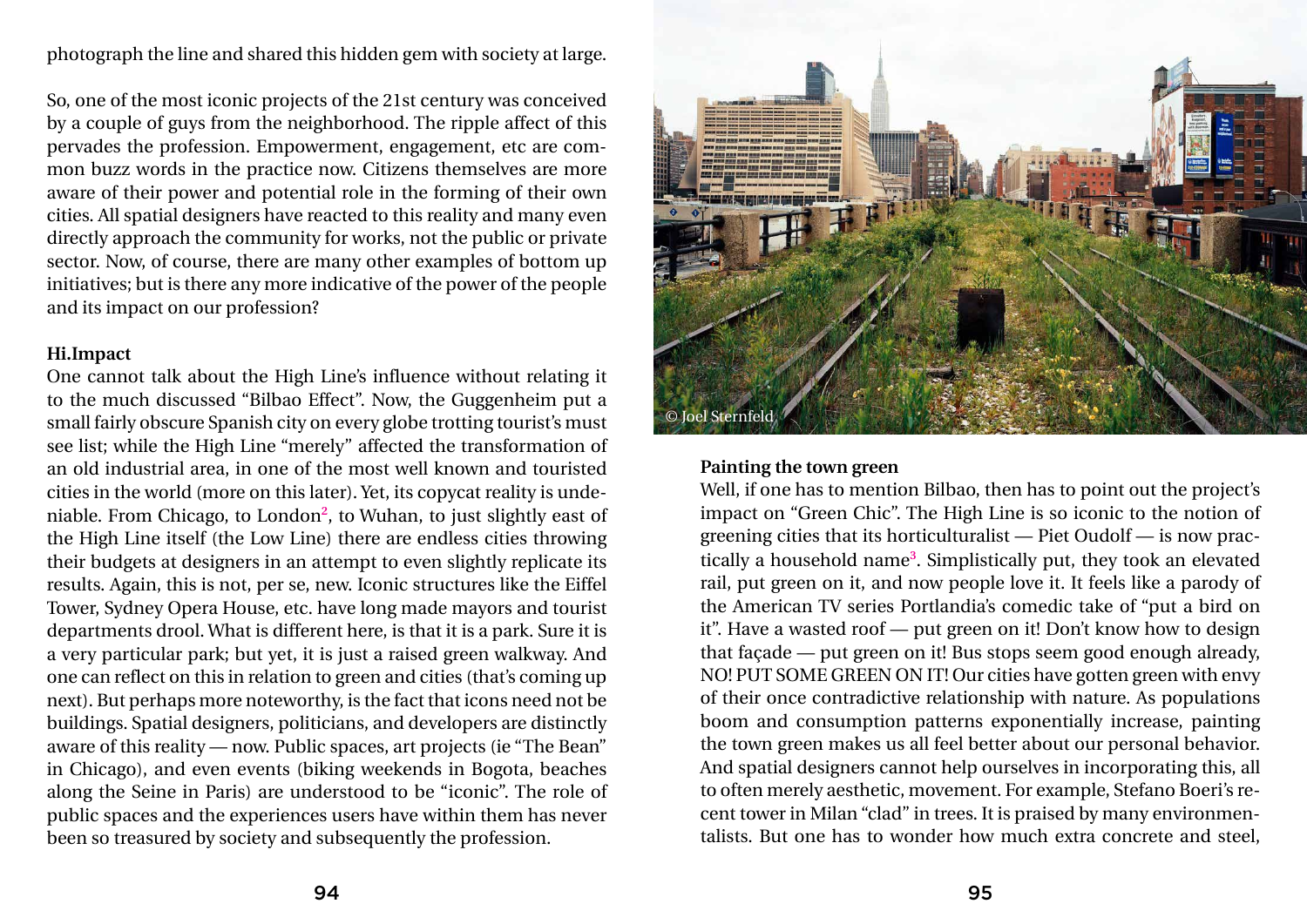and therefore carbon, was necessary to hold up those trees? And how much water needs to be pumped up the façade and used to water them? Obviously the High Line cannot be solely faulted for these realities. But shouldn't we as spatial designers be more critical? Shouldn't we be talking more about what is often behind this green movement — the green of money? More on this later…

### **Historical Fiction**

But let's expand on that notion of "put some green on it". In spite of the previously existing qualities of the space, for it to function as a publicly accessible park, things had to change. Simultaneously, the public had in their collective minds the powerful imagery of the photographs by Joel Sternfeld. Therefore the designers and construction company went to great lengths (and costs) to both remove EVERYTHING from the top of the top surface and to put the new rails PRECISELY where

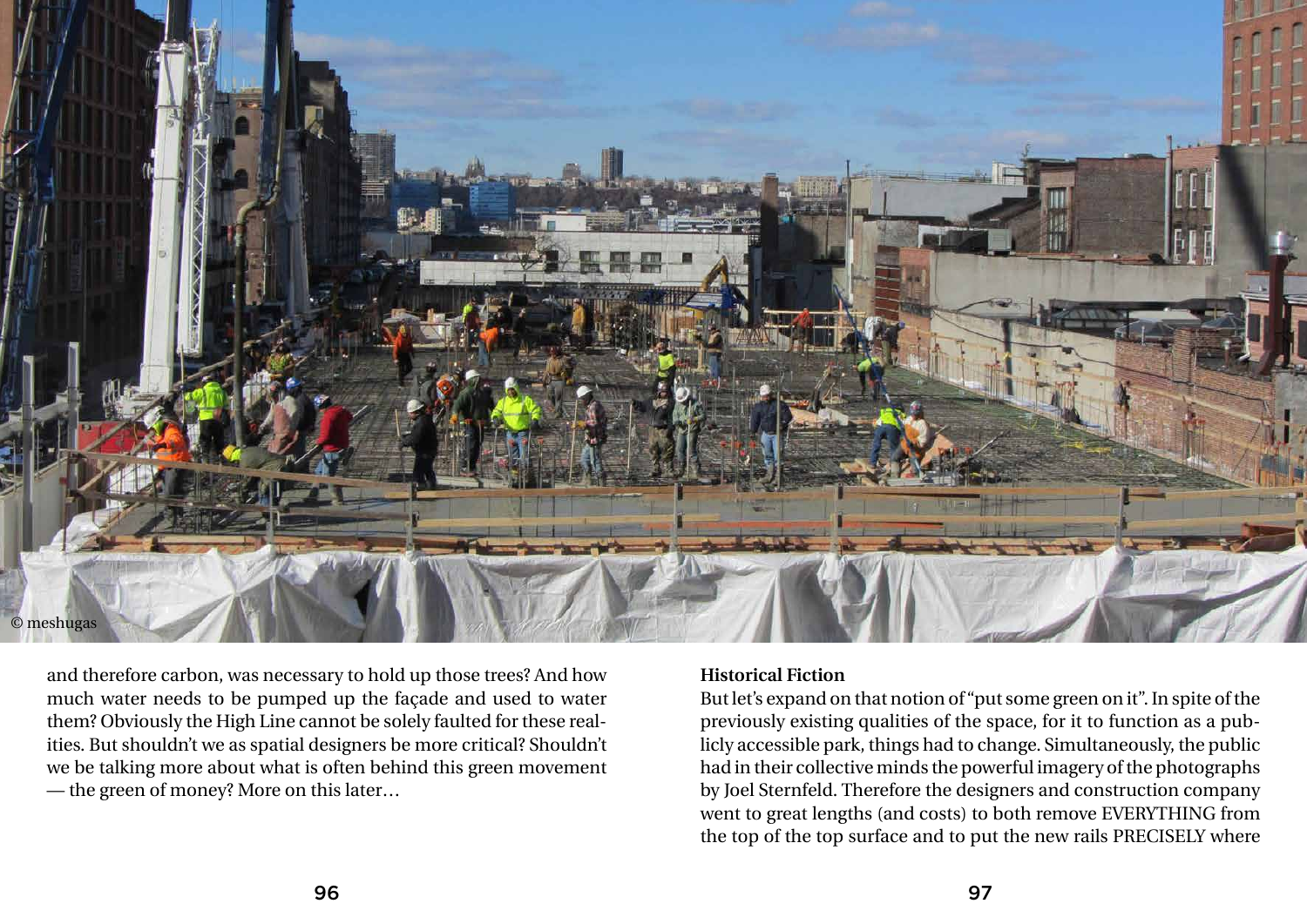the old ones had lain.

This adaptive reuse project frames the debates of historic preservation flourishing in our profession today. Koolhaas and a pile of others have weighed in on the matter. Certainly one can reflect on China tearing down villages and rebuilding them completely anew with western shopping destinations replacing villagers homes. But the location of metal lines for trains to ride on being treated as sacred? Where pedestrians and flowers will now flourish? And where previously no pedestrian was permitted? This is just silly. It is nostalgia for the unknown. Yet this is indicative of many projects where designers meticulously replace old realities anew, all in the name of "preservation".

# **Commodification+Gentrification**

As was alluded to previously, the High Line is currently littered with selfie stick swinging outsiders wanting to capture and share their moment upon the now global icon. Further, it featured celebrity endorsements by folks such as of Edward Norton**<sup>4</sup>** ; predating the interests in the profession from the likes of Brad Pitt and Kanye West. But let's back up. What allowed all of this hype to occur? This was a massively expensive project. How (and why!) did the city justify funding such an investment in a formerly industrial area that had already started to slowly transform?

The answer: the transfer of development rights. To give the short story, the city planning department set in place rules that lessoned the heights of buildings adjacent to the Line to buildings. And transferred those development rights to other buildings in the area that were far enough back to not affect views and light along the pathway. The future tax revenue generated from these new, more dense, and more commercially viable properties was "borrowed" to pay for current investments. And clearly, it worked. In fact, it worked so well that initial zoning provisions encouraging connections to the new park were soon being competed for by the many new developers. In order to obtain the right of access, for their often high end residential projects, the developers were fighting to get cultural entities to function as partners/tenants so they would make their bid for direct High Line access more appealing. Further, it is to be noted that the new Whitney Museum of American Art by Renzo Piano has relocated from its seemingly prestigious Madison Avenue location to this area. All of this is exciting, but at what cost?

Obviously the wave of development happening in the Chelsea area and in places like Hudson Yards cannot be solely laid at the foot of the High Line. After all, this is in Manhattan, redevelopment in the area predated the project, and this sort of neighborhood transformation is happening in many places all over the city and the world. We can certainly have a long winded discussion in relation to terms of urban development vs gentrification. But that is not the point. The work of the city, designers, and activists unquestionably accelerated the transformation of the neighborhood. And that is more to the point. This project reflects a new reality for spatial practitioners. It is not merely about investing in our communities — but how precisely? And what impact might those investments have? Fundamentally, who has the right to the city? How can we practitioners be more responsible? And to whom exactly? For example, we have always assumed parks improve cities. It seems inherently true. But if the High Line is drawing tourists, pricing out locals and drawing in more commercial entities — is Chelsea better for it? Is New York better? And of course, who decides? This is highly debatable. And that is the issue at hand. We as spatial designers have to debate and rethink our modes of operation and projects such as the High Line highlight these new issues facing our profession.

# **A Brand New World**

I tell my students now, that when I reflect back on my days in university, it was such a different time. Cities were in trouble in the 70s/80s. Many people were literally scared of them and fleeing to the suburbs. Urban centers were seen as being for pioneers. We designers just dreamed of how we could make our cities more palatable to more